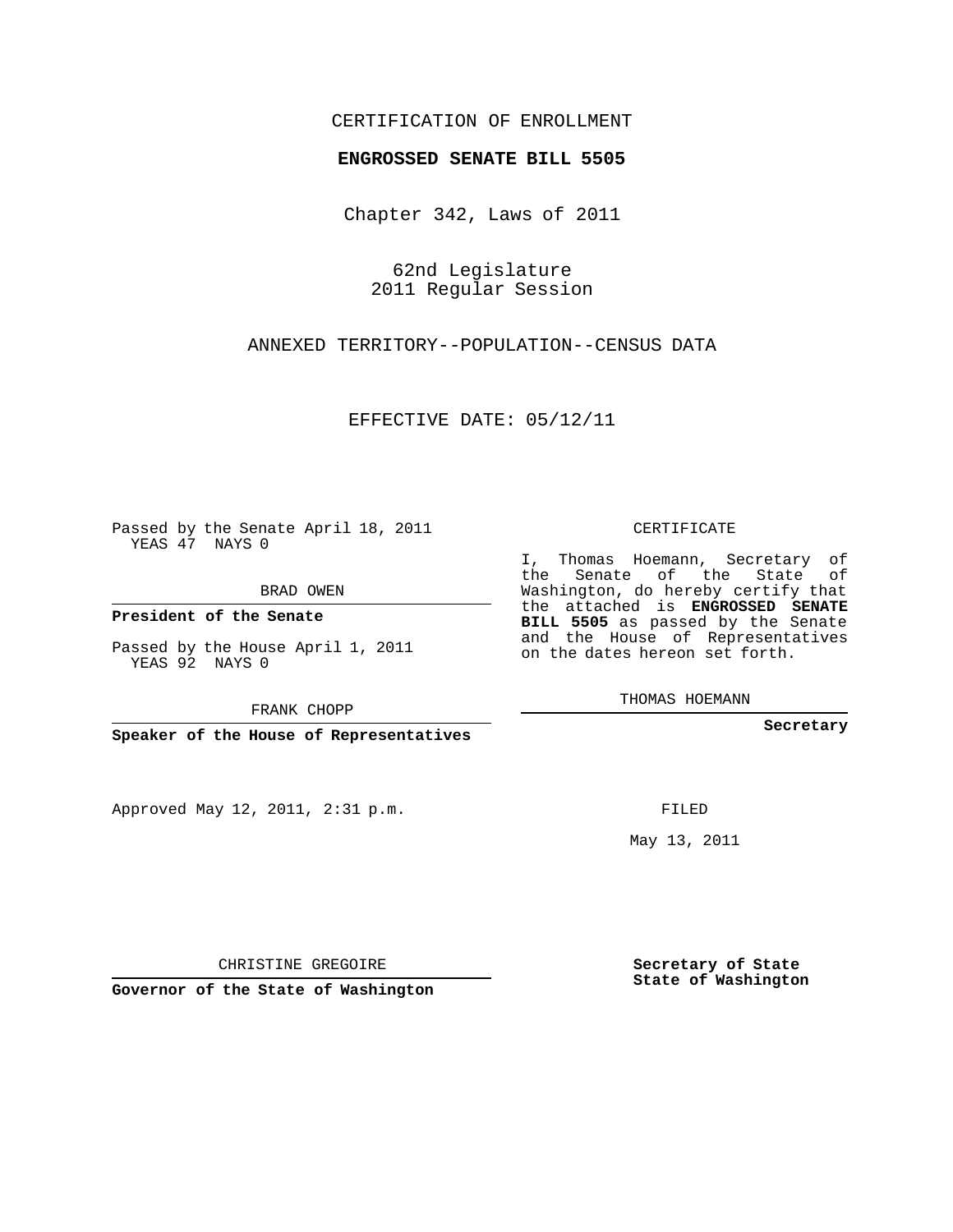# **ENGROSSED SENATE BILL 5505** \_\_\_\_\_\_\_\_\_\_\_\_\_\_\_\_\_\_\_\_\_\_\_\_\_\_\_\_\_\_\_\_\_\_\_\_\_\_\_\_\_\_\_\_\_

\_\_\_\_\_\_\_\_\_\_\_\_\_\_\_\_\_\_\_\_\_\_\_\_\_\_\_\_\_\_\_\_\_\_\_\_\_\_\_\_\_\_\_\_\_

### AS AMENDED BY THE HOUSE

Passed Legislature - 2011 Regular Session

## **State of Washington 62nd Legislature 2011 Regular Session**

**By** Senators Hill, Chase, Fain, Pridemore, Stevens, Nelson, Litzow, Swecker, Honeyford, and Schoesler

Read first time 01/27/11. Referred to Committee on Government Operations, Tribal Relations & Elections.

 AN ACT Relating to allowing the use of federal census data to determine the resident population of annexed territory; amending RCW 35.13.260 and 35A.14.700; and declaring an emergency.

BE IT ENACTED BY THE LEGISLATURE OF THE STATE OF WASHINGTON:

 **Sec. 1.** RCW 35.13.260 and 1979 c 151 s 25 are each amended to read as follows:

 (1) Whenever any territory is annexed to a city or town, a certificate as hereinafter provided shall be submitted in triplicate to the office of financial management, hereinafter in this section referred to as "the office", within thirty days of the effective date of annexation specified in the relevant ordinance. After approval of the certificate, the office shall retain the original copy in its files, and transmit the second copy to the department of transportation and return the third copy to the city or town. Such certificates shall be in such form and contain such information as shall be prescribed by the office. A copy of the complete ordinance containing a legal description and a map showing specifically the boundaries of the annexed territory shall be attached to each of the three copies of the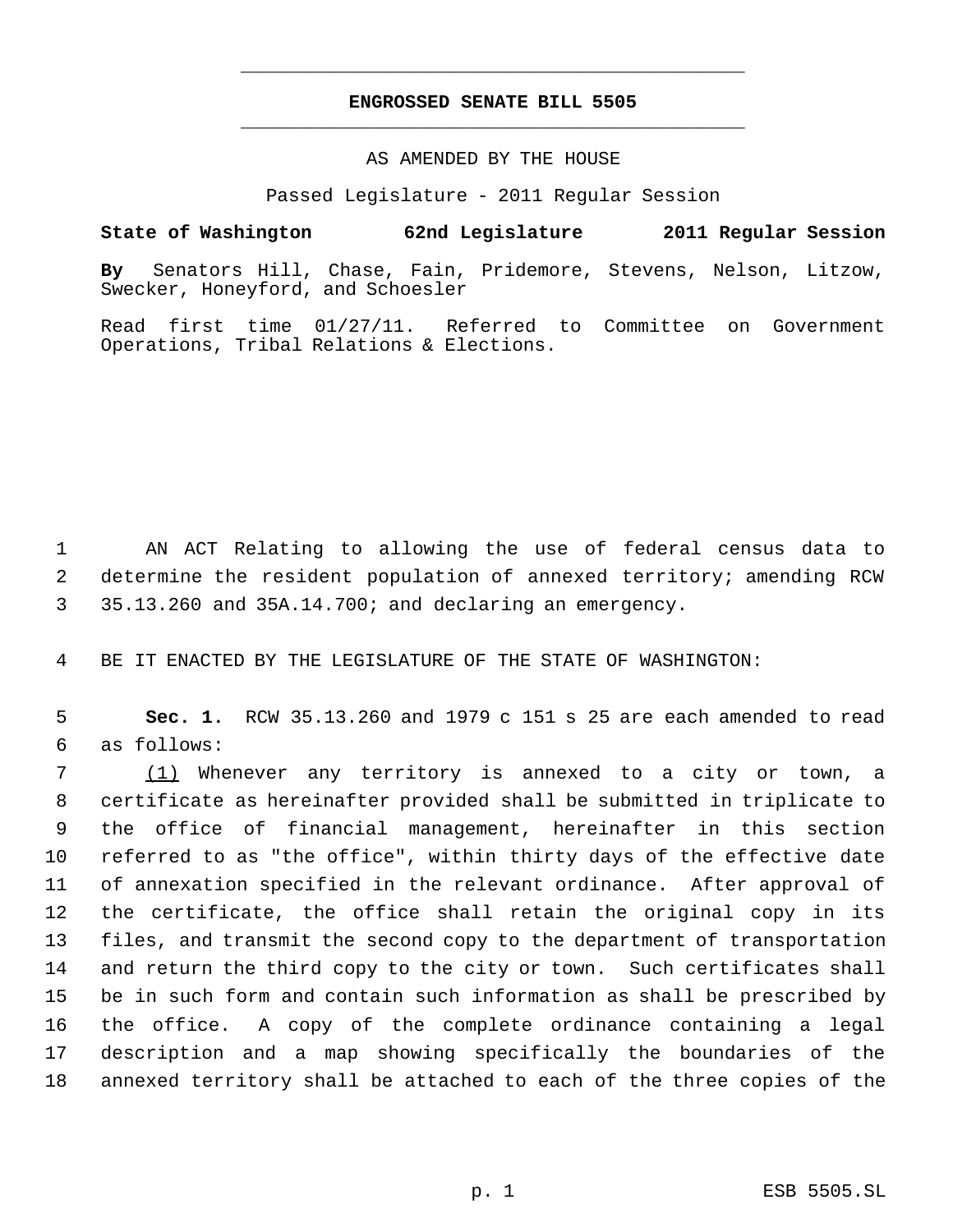certificate. The certificate shall be signed by the mayor and attested by the city clerk. Upon request, the office shall furnish certification forms to any city or town.

 (2)(a) The resident population of the annexed territory shall be determined by, or under the direction of, the mayor of the city or 6 town. ((Such-population-determination-shall-consist-of-an-actual enumeration of the population which shall be made in accordance with practices and policies, and subject to the approval of, the office.))

 (b) If the annexing city or town has a population of ten thousand or less, the annexed territory consists entirely of one or more partial federal census blocks, or 2010 federal decennial census data has not 12 been released within twelve months immediately prior to the date of 13 annexation, the population determination shall consist of an actual enumeration of the population.

15 (c) In any circumstance, the city or town may choose to have the population determination of the entire annexed territory consist of an 17 actual enumeration. However, if the city or town does not use actual enumeration for determining population, the annexed territory includes or consists of one or more complete federal census blocks, and 2010 federal decennial census data has been released within twelve months 21 immediately prior to the date of annexation, the population determination shall consist of:

 (i) Relevant 2010 federal decennial census data pertaining to the 24 complete block or blocks, as such data has been updated by the most recent official population estimate released by the office pursuant to RCW 43.62.030;

 (ii) An actual enumeration of any population located within the 28 annexed territory but outside the complete federal census block or blocks; and

30 (iii) If the office, at least two weeks prior to the date of annexation, confirms the existence of a known census error within a complete federal census block and identifies a structure or complex listed in (c)(iii)(A) through (E) of this subsection (2) as a likely source of the error, an actual enumeration of one or more of the block's identified:

(A) Group quarters;

(B) Mobile home parks;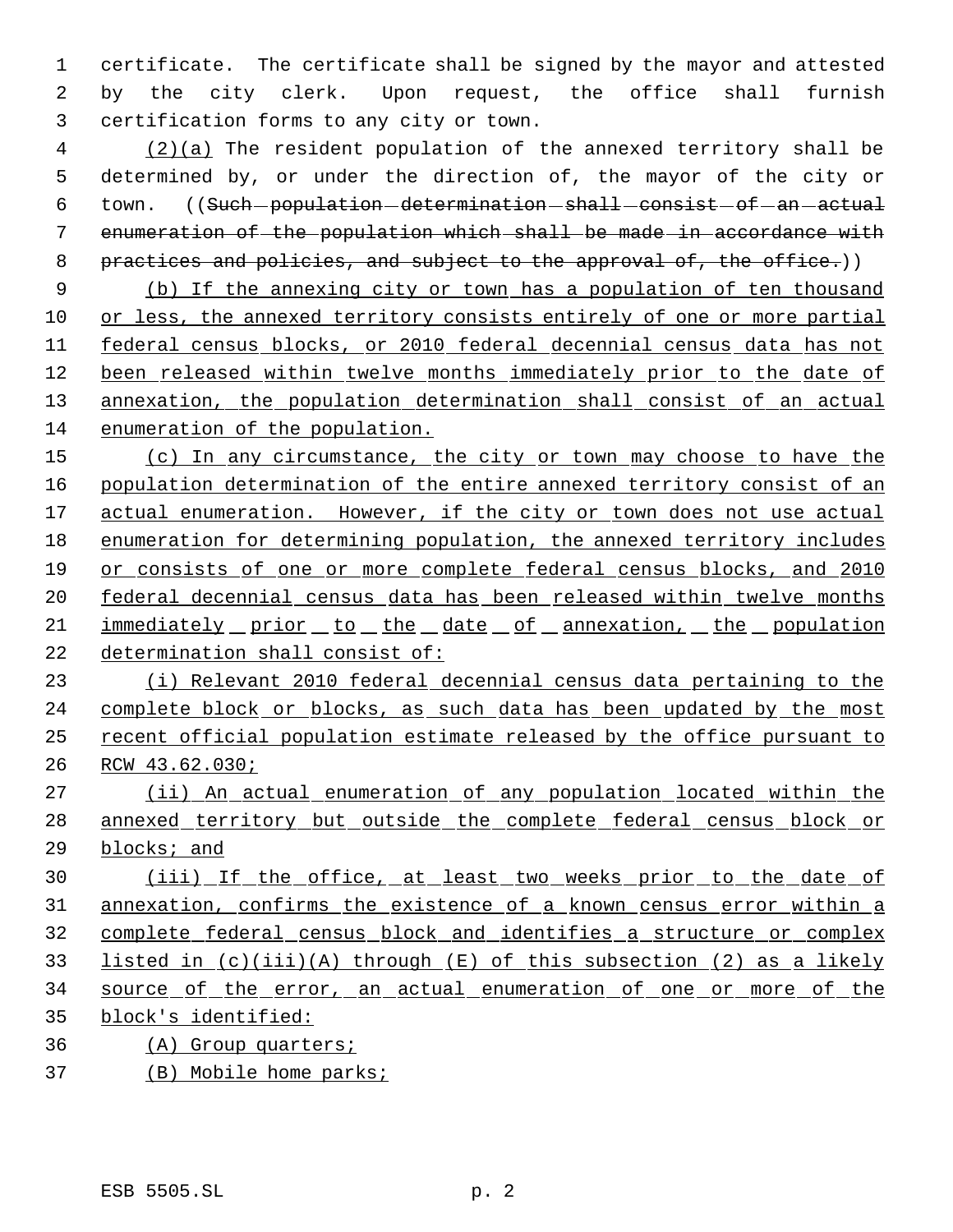- (C) Apartment buildings that are composed of at least fifty units and are certified for occupancy between January 1, 2010, and April 1, 2011;
- (D) Missing subdivisions; and

 (E) Closures of any of the categories in (c)(iii)(A) through (D) of this subsection.

 (d) Whenever an actual enumeration is used, it shall be made in 8 accordance with the practices and policies of, and subject to the 9 approval of, the office.

 (e) The city or town shall be responsible for the full cost of the population determination.

12 (3) The population shall be determined as of the effective date of annexation as specified in the relevant ordinance.

 Until an annexation certificate is filed and approved as provided herein, such annexed territory shall not be considered by the office in determining the population of such city or town.

 Upon approval of the annexation certificate, the office shall forward to each state official or department responsible for making allocations or payments to cities or towns, a revised certificate reflecting the increase in population due to such annexation. Upon and after the date of the commencement of the next quarterly period, the population determination indicated in such revised certificate shall be used as the basis for the allocation and payment of state funds to such city or town.

 For the purposes of this section, each quarterly period shall commence on the first day of the months of January, April, July, and October. Whenever a revised certificate is forwarded by the office thirty days or less prior to the commencement of the next quarterly period, the population of the annexed territory shall not be considered until the commencement of the following quarterly period.

 **Sec. 2.** RCW 35A.14.700 and 1979 ex.s. c 18 s 28 are each amended to read as follows:

 $(1)$  Whenever any territory is annexed to a code city, a certificate as hereinafter provided shall be submitted in triplicate to the office of financial management within thirty days of the effective date of annexation specified in the relevant ordinance. After approval of the certificate, the office of financial management shall retain the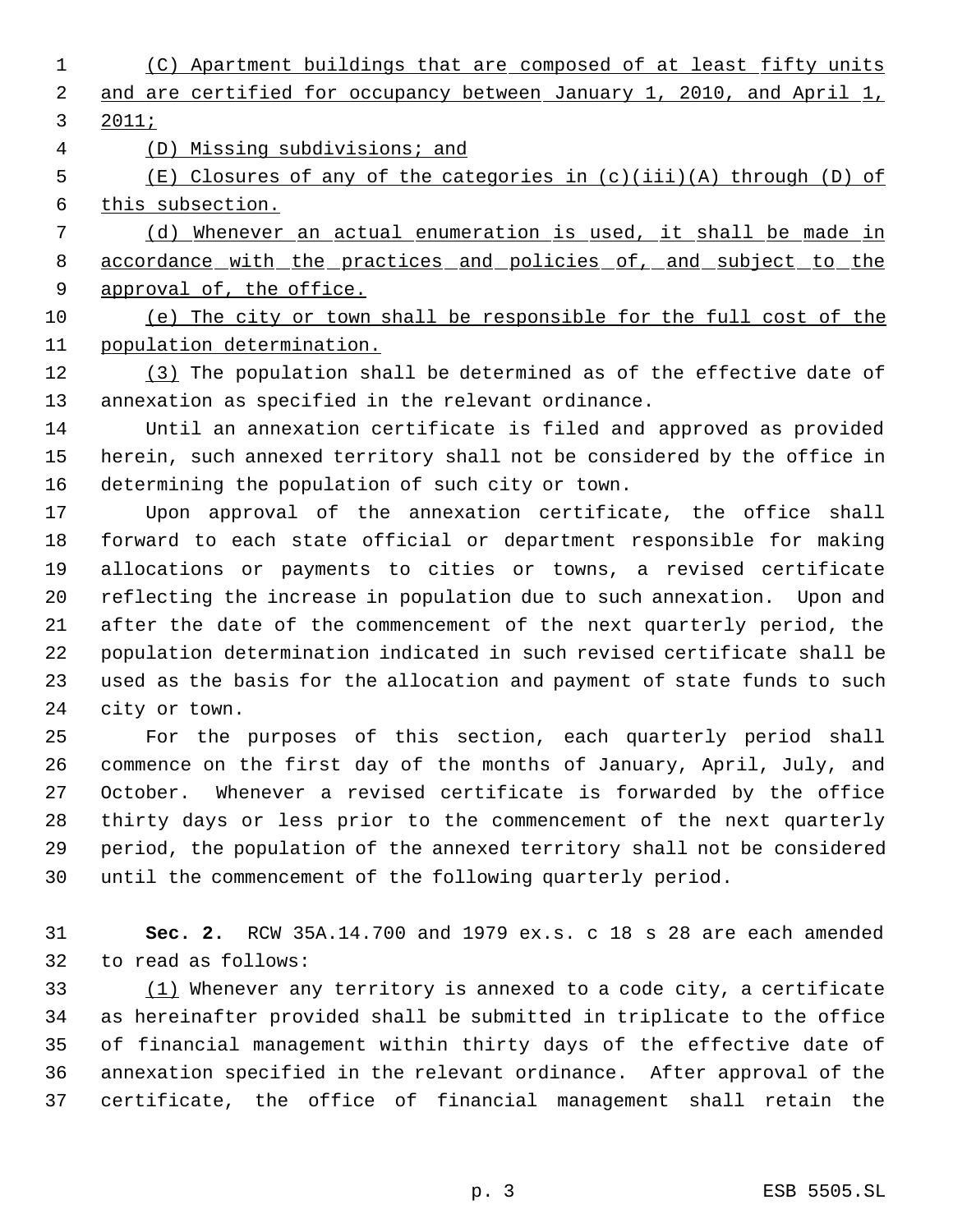original copy in its files, and transmit the second copy to the department of transportation and return the third copy to the code city. Such certificates shall be in such form and contain such information as shall be prescribed by the office of financial management. A copy of the complete ordinance containing a legal description and a map showing specifically the boundaries of the annexed territory shall be attached to each of the three copies of the certificate. The certificate shall be signed by the mayor and attested by the city clerk. Upon request, the office of financial management shall furnish certification forms to any code city.

 (2)(a) The resident population of the annexed territory shall be 12 determined by, or under the direction of, the mayor of the code city.

 (b) If the annexing code city has a population of ten thousand or less, the annexed territory consists entirely of one or more partial federal census blocks, or 2010 federal decennial census data has not 16 been released within twelve months immediately prior to the date of 17 annexation, the population determination shall consist of an actual enumeration of the population.

 (c) In any circumstance, the code city may choose to have the population determination of the entire annexed territory consist of an actual enumeration. However, if the code city does not use actual enumeration for determining population, the annexed territory includes 23 or consists of one or more complete federal census blocks, and 2010 24 federal decennial census data has been released within twelve months 25 immediately prior to the date of annexation, the population determination shall consist of:

 (i) Relevant 2010 federal decennial census data pertaining to the 28 complete block or blocks, as such data has been updated by the most recent official population estimate released by the office of financial management pursuant to RCW 43.62.030;

 (ii) An actual enumeration of any population located within the annexed territory but outside the complete federal census block or blocks; and

 (iii) If the office of financial management, at least two weeks prior to the date of annexation, confirms the existence of a known census error within a complete federal census block and identifies a 37 structure or complex listed in (c)(iii)(A) through (E) of this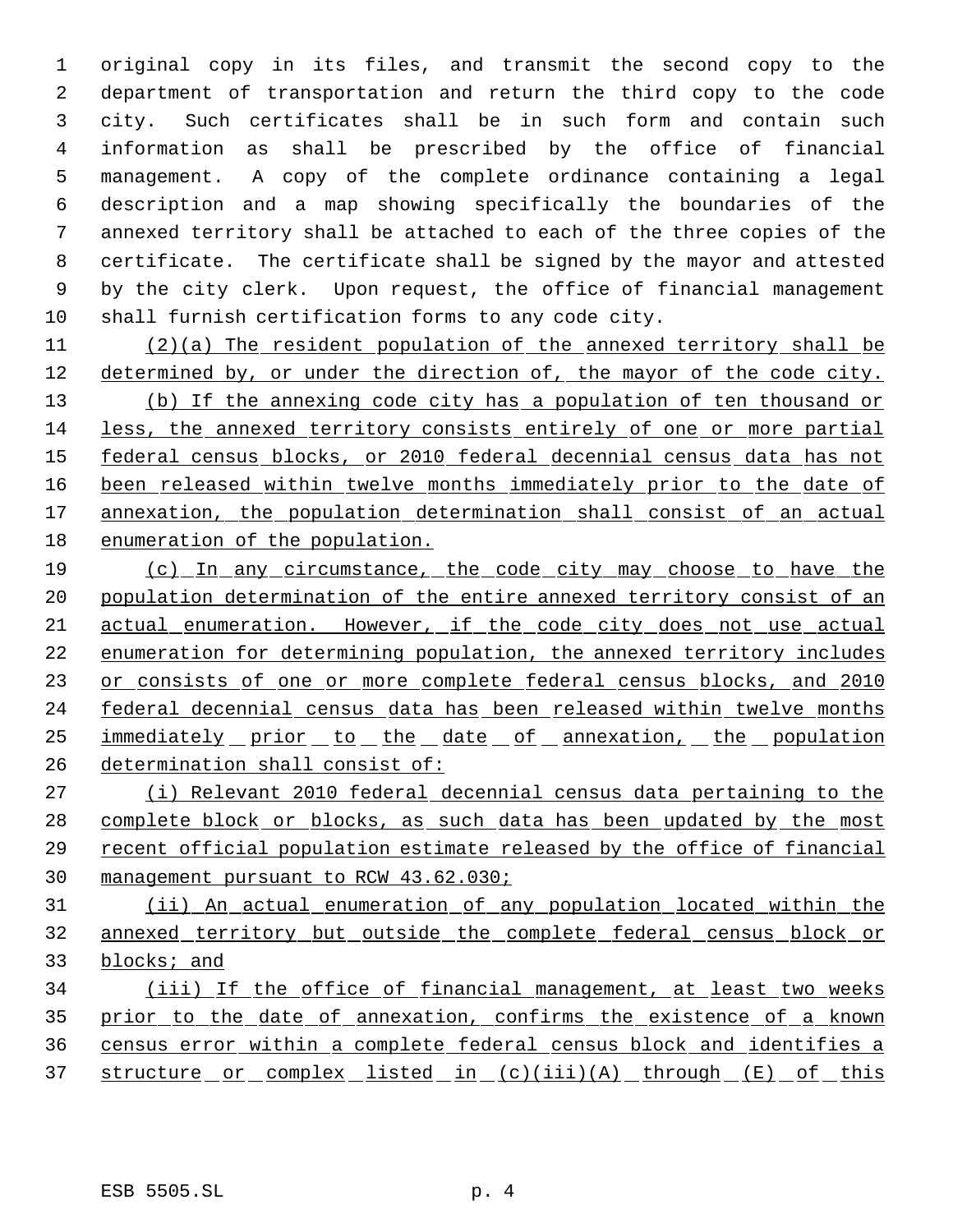- 1 subsection (2) as a likely source of the error, an actual enumeration 2 of one or more of the block's identified: (A) Group quarters; (B) Mobile home parks;
- (C) Apartment buildings that are composed of at least fifty units and are certified for occupancy between January 1, 2010, and April 1,
- 2011;
- (D) Missing subdivisions; and

 (E) Closures of any of the categories in (c)(iii)(A) through (D) of this subsection.

 (d) Whenever an actual enumeration is used, it shall be made in 12 accordance with the practices and policies of, and subject to the 13 approval of, the office of financial management.

 (e) The code city shall be responsible for the full cost of the population determination.

 (3) Upon approval of the annexation certificate, the office of financial management shall forward to each state official or department responsible for making allocations or payments to cities or towns, a revised certificate reflecting the increase in population due to such annexation. Upon and after the date of the commencement of the next quarterly period, the population determination indicated in such revised certificate shall be used as the basis for the allocation and payment of state funds to such city or town.

 For the purposes of this section, each quarterly period shall commence on the first day of the months of January, April, July, and October. Whenever a revised certificate is forwarded by the office of financial management thirty days or less prior to the commencement of the next quarterly period, the population of the annexed territory shall not be considered until the commencement of the following quarterly period.

31 (The - resident - population - of - the - annexed - territory - shall - be determined by, or under the direction of, the mayor of the code city. Such population determination shall consist of an actual enumeration of the population which shall be made in accordance with practices and 35 policies, -and -subject -to -the -approval -of -the -office -of -financial management. The population shall be determined as of the effective 37 date of annexation as specified in the relevant ordinance.))